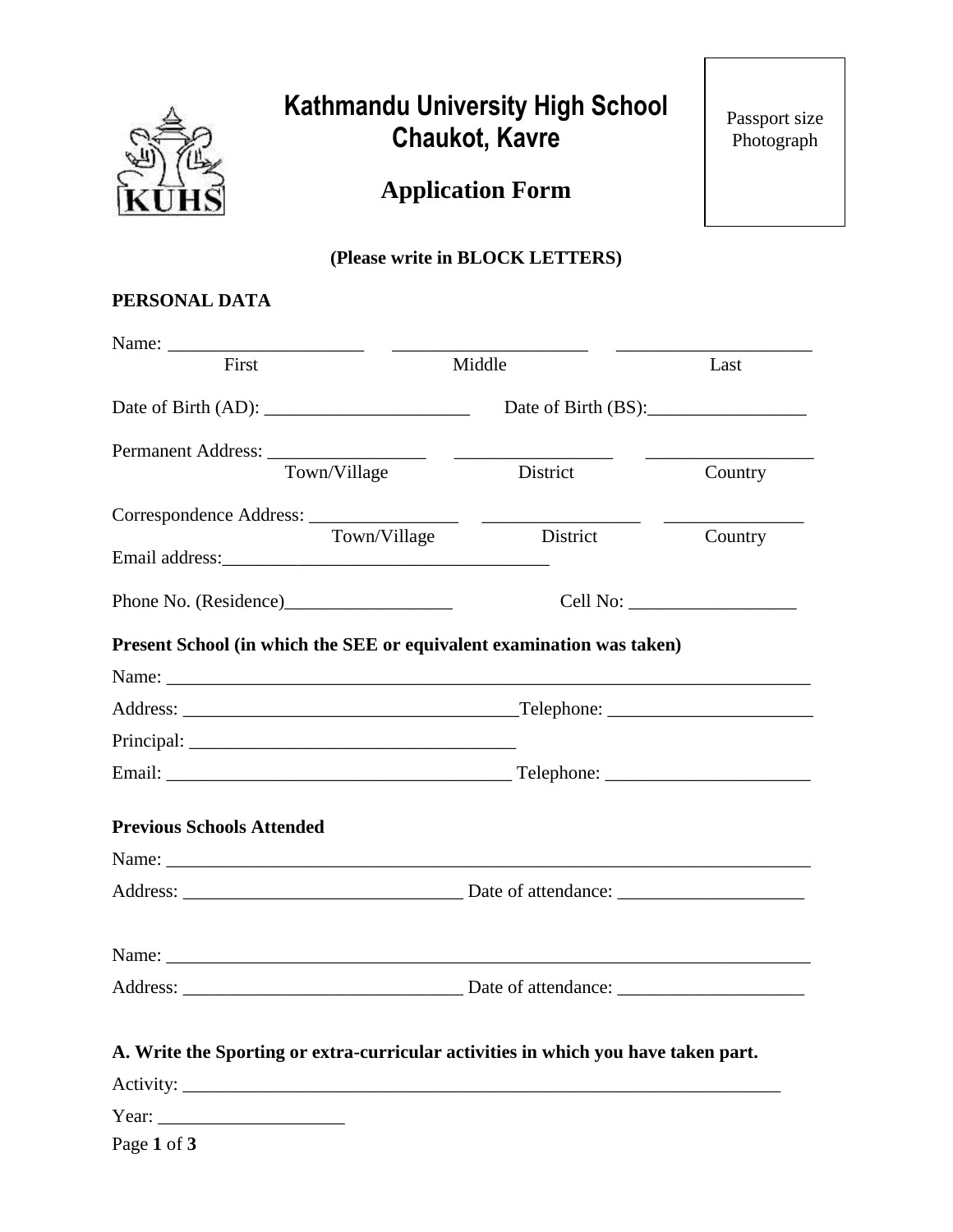| Year: $\qquad \qquad$ |  |
|-----------------------|--|
|                       |  |
| Year:                 |  |

\_\_\_\_\_\_\_\_\_\_\_\_\_\_\_\_\_\_\_\_\_\_\_\_\_\_\_\_\_\_\_\_\_\_\_\_\_\_\_\_\_\_\_\_\_\_\_\_\_\_\_\_\_\_\_\_\_\_\_\_\_\_\_\_\_\_\_\_\_\_\_\_\_\_\_\_\_\_

\_\_\_\_\_\_\_\_\_\_\_\_\_\_\_\_\_\_\_\_\_\_\_\_\_\_\_\_\_\_\_\_\_\_\_\_\_\_\_\_\_\_\_\_\_\_\_\_\_\_\_\_\_\_\_\_\_\_\_\_\_\_\_\_\_\_\_\_\_\_\_\_\_\_\_\_\_\_

\_\_\_\_\_\_\_\_\_\_\_\_\_\_\_\_\_\_\_\_\_\_\_\_\_\_\_\_\_\_\_\_\_\_\_\_\_\_\_\_\_\_\_\_\_\_\_\_\_\_\_\_\_\_\_\_\_\_\_\_\_\_\_\_\_\_\_\_\_\_\_\_\_\_\_\_\_\_

\_\_\_\_\_\_\_\_\_\_\_\_\_\_\_\_\_\_\_\_\_\_\_\_\_\_\_\_\_\_\_\_\_\_\_\_\_\_\_\_\_\_\_\_\_\_\_\_\_\_\_\_\_\_\_\_\_\_\_\_\_\_\_\_\_\_\_\_\_\_\_\_\_\_\_\_\_\_

\_\_\_\_\_\_\_\_\_\_\_\_\_\_\_\_\_\_\_\_\_\_\_\_\_\_\_\_\_\_\_\_\_\_\_\_\_\_\_\_\_\_\_\_\_\_\_\_\_\_\_\_\_\_\_\_\_\_\_\_\_\_\_\_\_\_\_\_\_\_\_\_\_\_\_\_\_\_

\_\_\_\_\_\_\_\_\_\_\_\_\_\_\_\_\_\_\_\_\_\_\_\_\_\_\_\_\_\_\_\_\_\_\_\_\_\_\_\_\_\_\_\_\_\_\_\_\_\_\_\_\_\_\_\_\_\_\_\_\_\_\_\_\_\_\_\_\_\_\_\_\_\_\_\_\_\_

\_\_\_\_\_\_\_\_\_\_\_\_\_\_\_\_\_\_\_\_\_\_\_\_\_\_\_\_\_\_\_\_\_\_\_\_\_\_\_\_\_\_\_\_\_\_\_\_\_\_\_\_\_\_\_\_\_\_\_\_\_\_\_\_\_\_\_\_\_\_\_\_\_\_\_\_\_\_

\_\_\_\_\_\_\_\_\_\_\_\_\_\_\_\_\_\_\_\_\_\_\_\_\_\_\_\_\_\_\_\_\_\_\_\_\_\_\_\_\_\_\_\_\_\_\_\_\_\_\_\_\_\_\_\_\_\_\_\_\_\_\_\_\_\_\_\_\_\_\_\_\_\_\_\_\_\_

\_\_\_\_\_\_\_\_\_\_\_\_\_\_\_\_\_\_\_\_\_\_\_\_\_\_\_\_\_\_\_\_\_\_\_\_\_\_\_\_\_\_\_\_\_\_\_\_\_\_\_\_\_\_\_\_\_\_\_\_\_\_\_\_\_\_\_\_\_\_\_\_\_\_\_\_\_\_

\_\_\_\_\_\_\_\_\_\_\_\_\_\_\_\_\_\_\_\_\_\_\_\_\_\_\_\_\_\_\_\_\_\_\_\_\_\_\_\_\_\_\_\_\_\_\_\_\_\_\_\_\_\_\_\_\_\_\_\_\_\_\_\_\_\_\_\_\_\_\_\_\_\_\_\_\_\_

**B. Describe any awards for excellence which you have achieved.**

**C. Write a short description of your reasons for applying in Class 11 at KUHS.**

## **Subjects Offered**:

| <b>OPTION ONE</b> | English, Nepali, Mathematics, Physics, Chemistry, Biology          |
|-------------------|--------------------------------------------------------------------|
| <b>OPTION TWO</b> | English, Nepali, Mathematics, Physics, Chemistry, Computer Science |

| Please indicate your choice: Tick one. |  |  |  |  |
|----------------------------------------|--|--|--|--|
|                                        |  |  |  |  |
| <b>Parental Data</b>                   |  |  |  |  |
|                                        |  |  |  |  |
|                                        |  |  |  |  |
|                                        |  |  |  |  |
|                                        |  |  |  |  |
| Note: Entrance Test comprises of:      |  |  |  |  |

*English, Mathematics, Physics, Chemistry and Biology*

*Note: Please submit the* **LATEST** *Grade Sheet along with your application.*